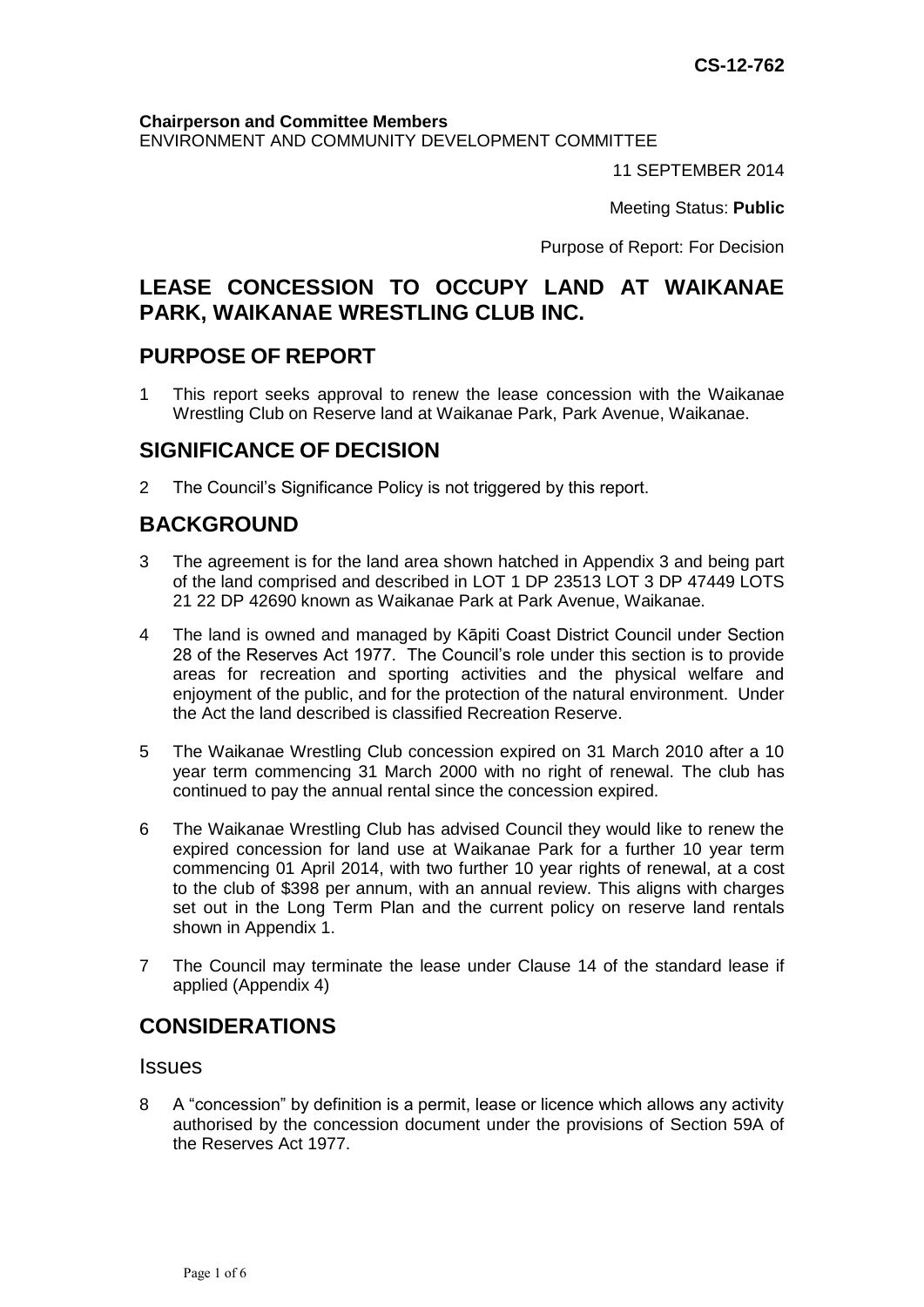- 9 There are limitations on activities that are permitted on this site subject to the Reserves Act (1977). The activities proposed are consistent with the Act's land classification which is designated recreation reserve.
- 10 The Waikanae Wrestling Club has had concessions to occupy land at Waikanae Park since 1 April 1990. The area to be occupied is shown in Appendix 3. It is proposed the concession activity will continue to include gymnasium facilities for wrestling activities. The building currently houses the Waikanae Wrestling Club, public toilets and changing facilities and was extended to provide space for the Waikanae Pony Club in 2000 (Appendix 2).

### Financial Considerations

11 The lease will include annual rental to be paid at the appropriate rate set annually by the Council in either the Long Term Plan or Annual Plan. Costs associated with a new lease are required to be covered by the Lessee.

#### Legal Considerations

12 New lease documentation will be drafted and will be reviewed by the Council's legal advisor before being presented to the Waikanae Wrestling Club for signing.

#### **Delegation**

13 The Committee may make a decision under the following delegation in Section B.1. paragraph 7.3 of the Governance Structure:

"Authority to exercise the functions, powers and duties of the Council under the Reserves Act 1977 or any other statute, regulation or bylaw relating to the management and control, maintenance and operation of parks and reserves, except as delegated to Community Boards or officers. This authority encompasses the power to: grant leases for reserve land."

#### **Consultation**

14 As this is a renewal of an existing occupation of more than 20 years neither the Community Board, community or other agencies have been formally consulted in this matter. The Chair of the Waikanae Community Board has provided informal feedback and is supportive of the renewal.

#### Policy Implications

15 There are no policy issues arising from this decision.

#### Tāngata Whenua Considerations

16 There are no known issues for consideration relating to iwi or the Treaty of Waitangi.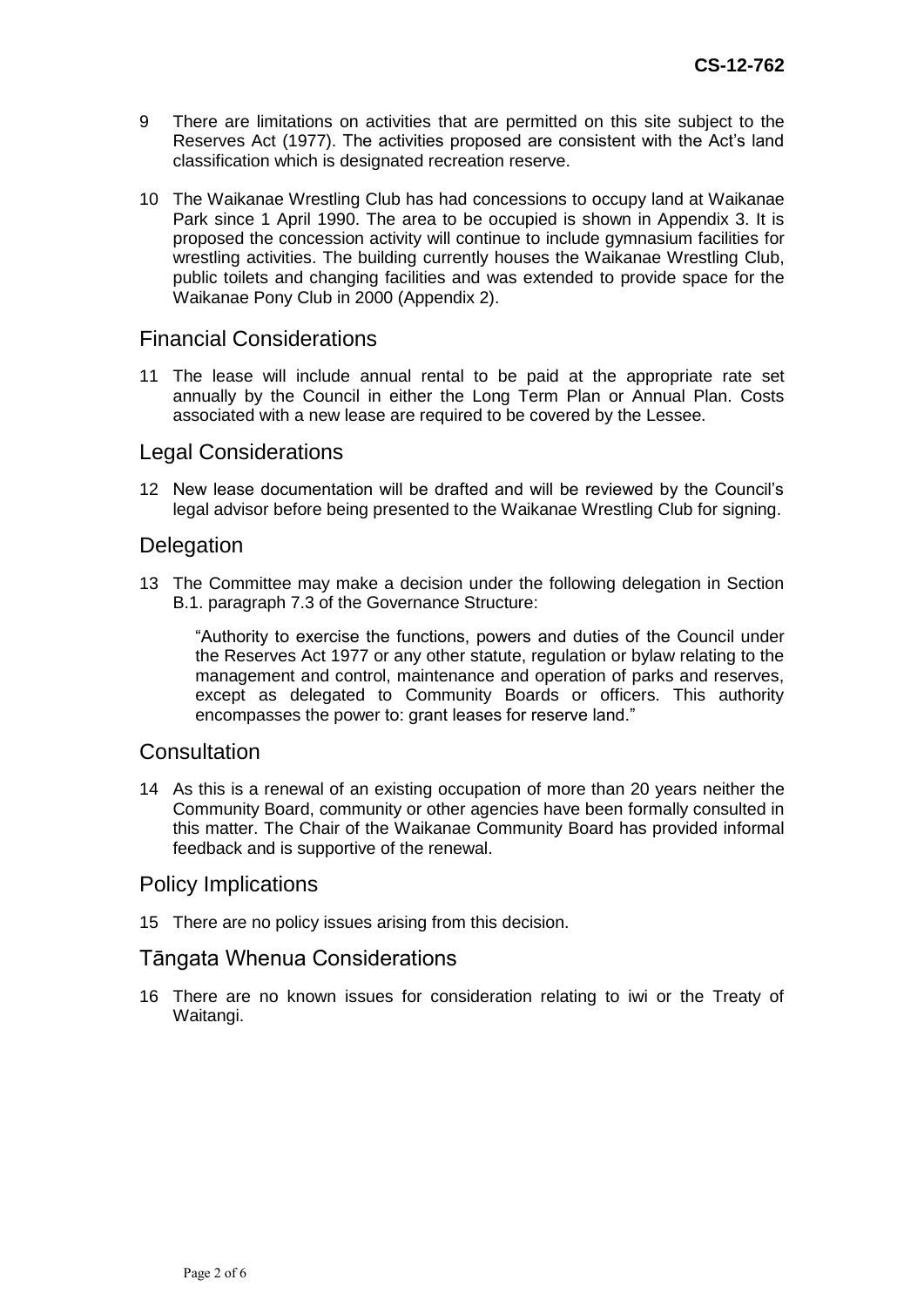### Publicity Considerations

17 No public notification is required as this concession is being treated as a reissue of permit under the Reserves Act 1977.

## **RECOMMENDATIONS**

18 That the Committee authorises Council to enter into a concession for 10 years with two further 10 year rights of renewal, commencing 01 April 2014 with Waikanae Wrestling Club, for the land at Waikanae Park shown in Appendix 3 to report CS-12-762 at an annual rental set by the Council in the Long Term Plan or Annual Plan.

| <b>Report prepared by:</b>                      | Approved for submission by:                       |                                                        |
|-------------------------------------------------|---------------------------------------------------|--------------------------------------------------------|
|                                                 |                                                   |                                                        |
| <b>Nathan Mourie</b>                            | <b>Tamsin Evans</b>                               | Sean Mallon                                            |
| <b>Leisure and Open Space</b><br><b>Planner</b> | <b>Group Manager</b><br><b>Community Services</b> | <b>Group Manager</b><br><b>Infrastructure Services</b> |

### **ATTACHMENTS:**

Appendix 1: Reserve Land Rentals

Appendix 2: Plan of building breakdown for proposed concession at Waikanae Park

Appendix 3: Plan of area proposed for concession at Waikanae Park

Appendix 4: Standard Termination Clause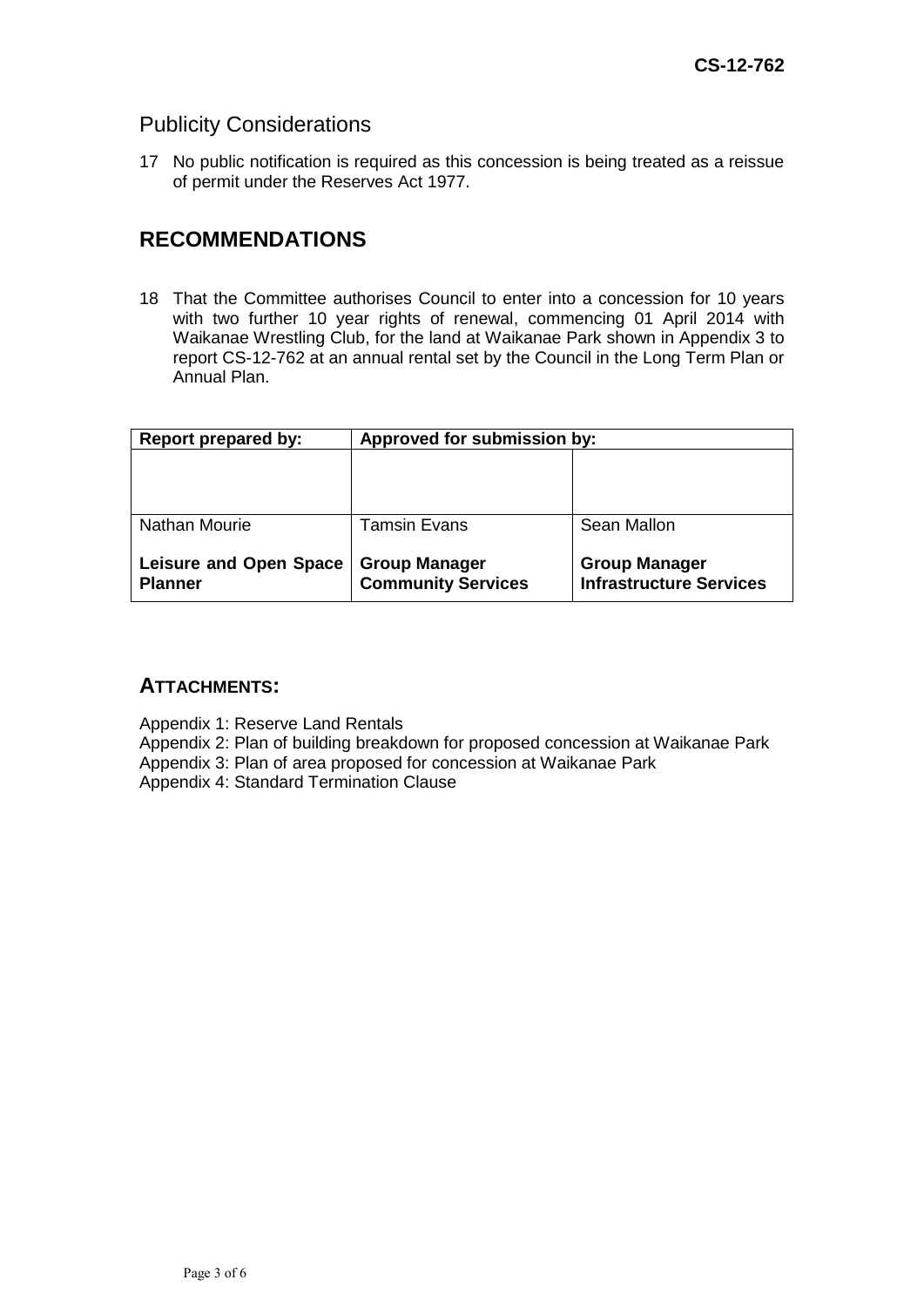# Appendix 1

| <b>KĀPITI COAST DISTRICT COUNCIL</b><br><b>Reserve Land Rentals</b> |                                                     |  |  |
|---------------------------------------------------------------------|-----------------------------------------------------|--|--|
| <b>Reserve Land Type</b>                                            | <b>Charges Effective 1 July 2014</b><br>(incl. GST) |  |  |
| <b>Clubs with Liquor Licences</b>                                   | \$794                                               |  |  |
| <b>Clubs without Liquor Licences</b>                                | \$398                                               |  |  |
| Craft, Hobbies and Other Activities                                 | \$319                                               |  |  |
| Educational (Standard)                                              | \$193                                               |  |  |
| <b>Youth and Service</b>                                            | \$193                                               |  |  |

# Appendix 2

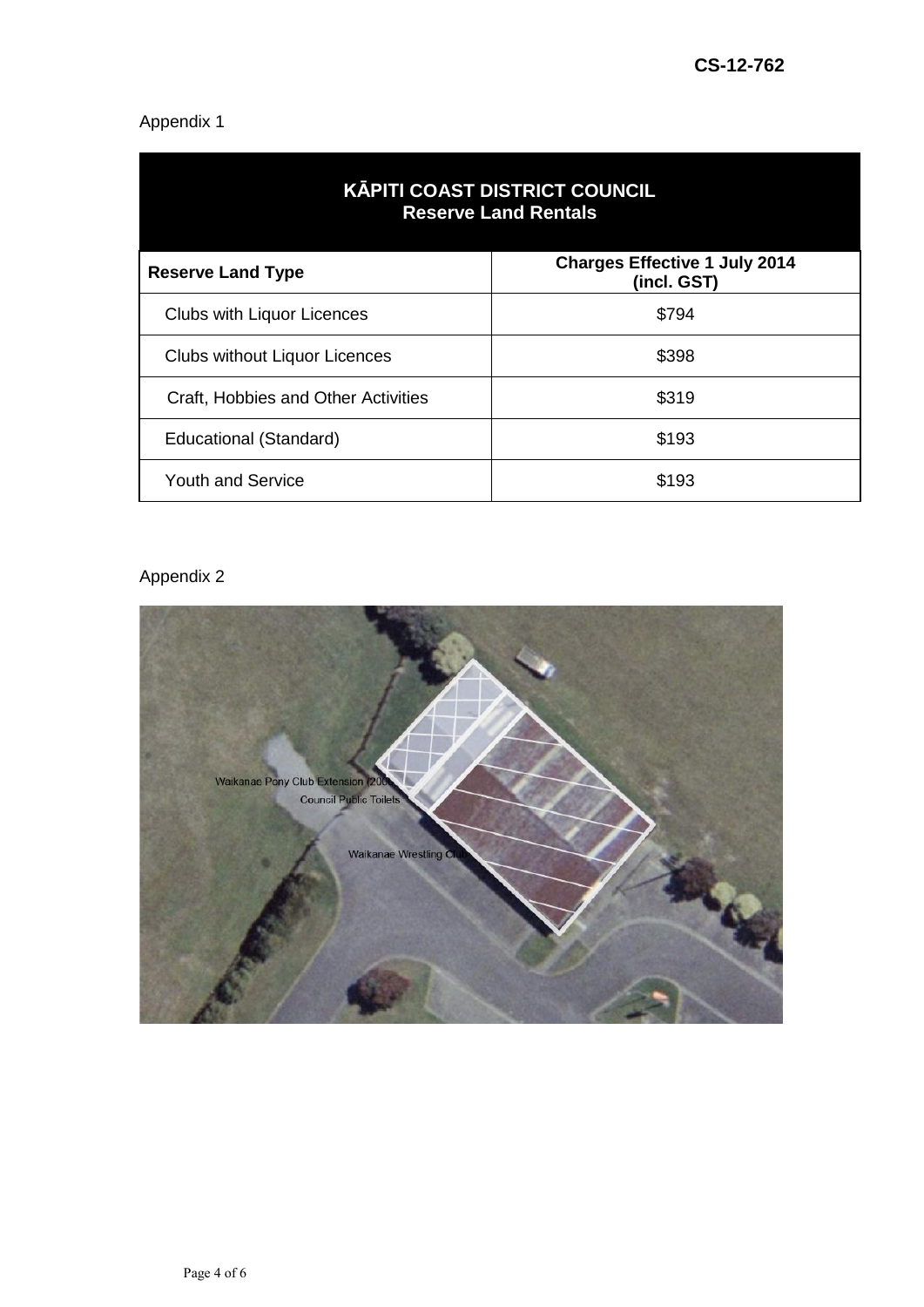